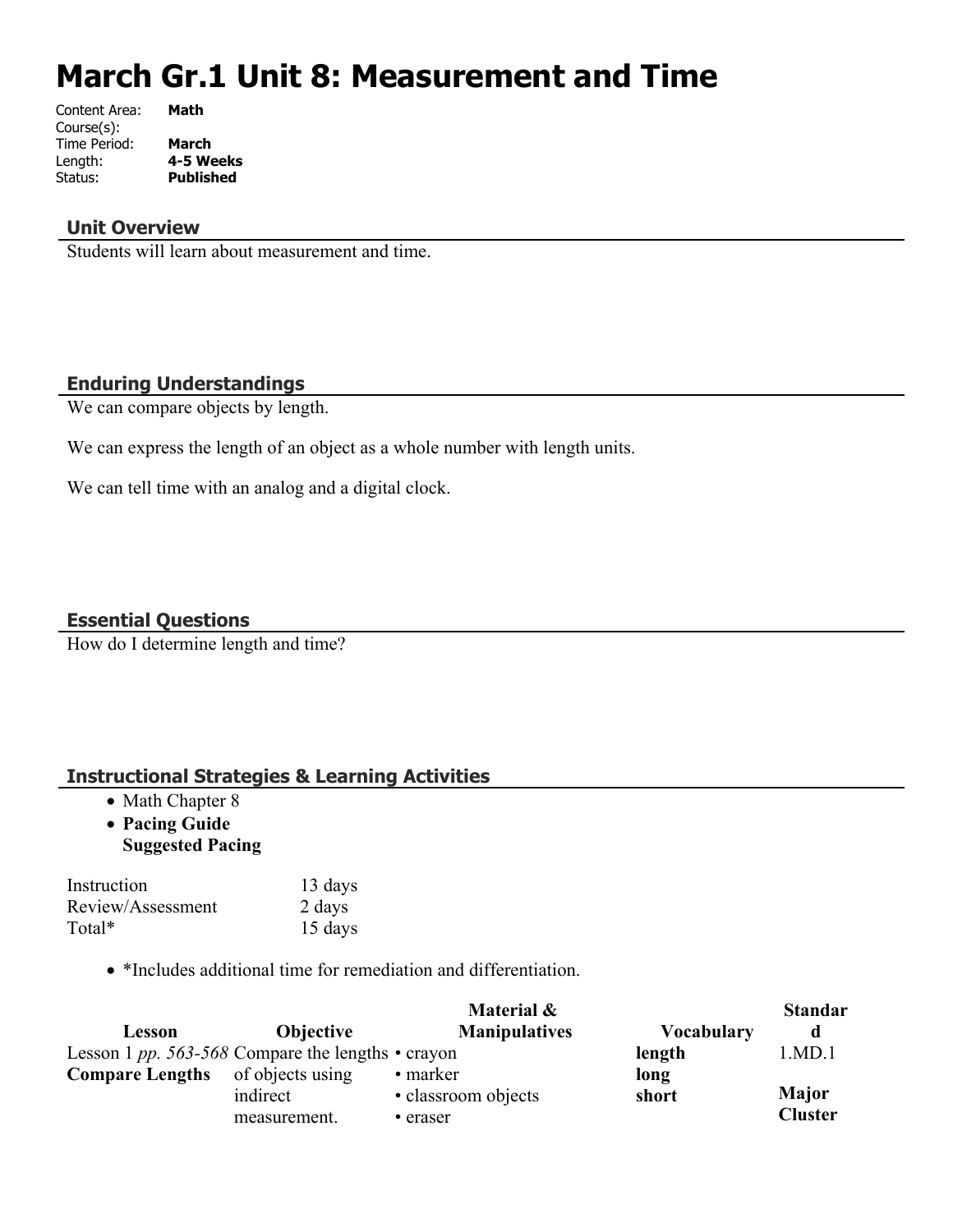| Lesson 2 pp. 569-574 Compare and order<br><b>Compare and Order the lengths of</b><br>Lengths                                   | objects.                                       | • crayon<br>• marker<br>· classroom objects                                                                                                                    |                                                                       | <b>MP</b><br>1, 2, 3, 4,<br>6<br>1.MD.1<br><b>Major</b><br><b>Cluster</b>    |
|--------------------------------------------------------------------------------------------------------------------------------|------------------------------------------------|----------------------------------------------------------------------------------------------------------------------------------------------------------------|-----------------------------------------------------------------------|------------------------------------------------------------------------------|
| Lesson 3 pp. 575-580 Measure the lengths $\cdot$ connecting cubes<br><b>Nonstandard Units</b> of objects using<br>of Length    | nonstandard units.                             | · classroom objects<br>• paper clips                                                                                                                           | measure<br>unit                                                       | <b>MP</b><br>1, 2, 3, 5,<br>6<br>1.MD.2<br><b>Major</b><br><b>Cluster</b>    |
| Lesson 4 <i>pp.</i> 581-586 Guess, check, and<br><b>Problem-Solving</b><br><b>Strategy: Guess,</b><br><b>Check, and Revise</b> | revise to solve<br>problems.                   | • connecting cubes<br>· classroom objects<br>• pennies                                                                                                         |                                                                       | <b>MP</b><br>1, 2, 3, 7,<br>8<br>1.MD.2<br>Major<br><b>Cluster</b>           |
| <b>Check My Progress</b><br>Time to the Hour:<br><b>Analog</b>                                                                 | to the hour on an<br>analog clock.             | Lesson 5 pp. 589-594 Read and write time $\cdot$ manipulative clocks<br>• demonstration clock<br>• flash cards                                                 | hour hand<br>hour<br>minute hand<br>minute<br>analog clock<br>o'clock | <b>MP</b><br>1, 2, 3, 8<br>1.MD.3<br><b>Major</b><br><b>Cluster</b>          |
| Time to the Hour:<br><b>Digital</b>                                                                                            | tell and write time to • scissors<br>the hour. | Lesson 6 pp. 595-600 Use a digital clock to $\cdot$ demonstration clock<br>• manipulative clocks<br>• write-on/wipe-off boards<br>• Manipulative Masters pages | digital clock                                                         | <b>MP</b><br>1, 2, 3, 4,<br>6, 8<br>1.MD.3<br><b>Major</b><br><b>Cluster</b> |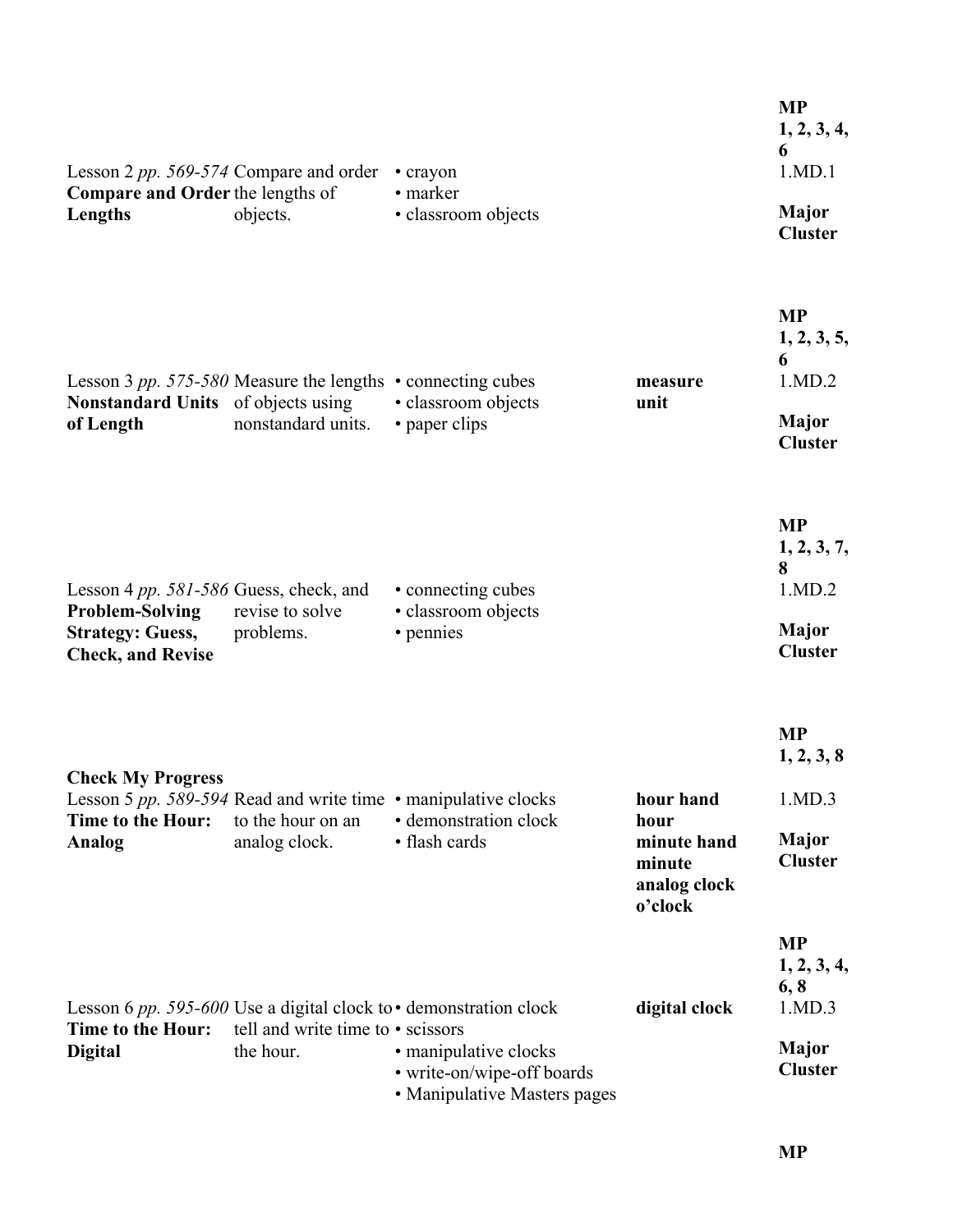| Lesson 7 pp. 601-606 Read time to the half $\cdot$ number cubes<br>Time to the Half<br><b>Hour: Analog</b> | hour on an analog<br>clock.              | • demonstration clock<br>• manipulative clocks                                                                                                                             | half hour | 1, 2, 3, 6,<br>7<br>1.MD.3<br><b>Major</b><br><b>Cluster</b>                    |
|------------------------------------------------------------------------------------------------------------|------------------------------------------|----------------------------------------------------------------------------------------------------------------------------------------------------------------------------|-----------|---------------------------------------------------------------------------------|
| Time to the Half<br><b>Hour: Digital</b>                                                                   | the half hour.                           | Lesson 8 pp. 607-612 Use a digital clock to $\cdot$ manipulative clocks<br>tell and write time to • write-on/wipe-off boards<br>• Manipulative Masters pages<br>· scissors |           | <b>MP</b><br>1, 2, 3, 4,<br>5, 6, 8<br>1.MD.3<br><b>Major</b><br><b>Cluster</b> |
| Lesson 9 pp. 613-618 Tell and write time<br>Time to the Hour<br>and Half Hour                              | using digital and<br>hour and half hour. | • hundred chart<br>• manipulative clocks<br>analog clocks to the • write-on/wipe-off boards<br>• demonstration clock<br>• crayons                                          |           | <b>MP</b><br>1, 2, 3, 4,<br>8<br>1.MD.3<br><b>Major</b><br><b>Cluster</b>       |
| <b>My Review and Reflect</b>                                                                               |                                          |                                                                                                                                                                            |           | <b>MP</b><br>1, 2, 3, 5,<br>6, 7                                                |

- **Chapter 8: Targeted Strategic Intervention**
- $\bullet$
- $\bullet$   $\overline{\phantom{a}}$
- **Differentiated Instruction**
- **What's the Math in This Chapter?**
- **Reading Connections**

# **Integration of Career Readiness, Life Literacies and Key Skills**

Students will establish and follow rules, routines, and responsibilities throughout the year.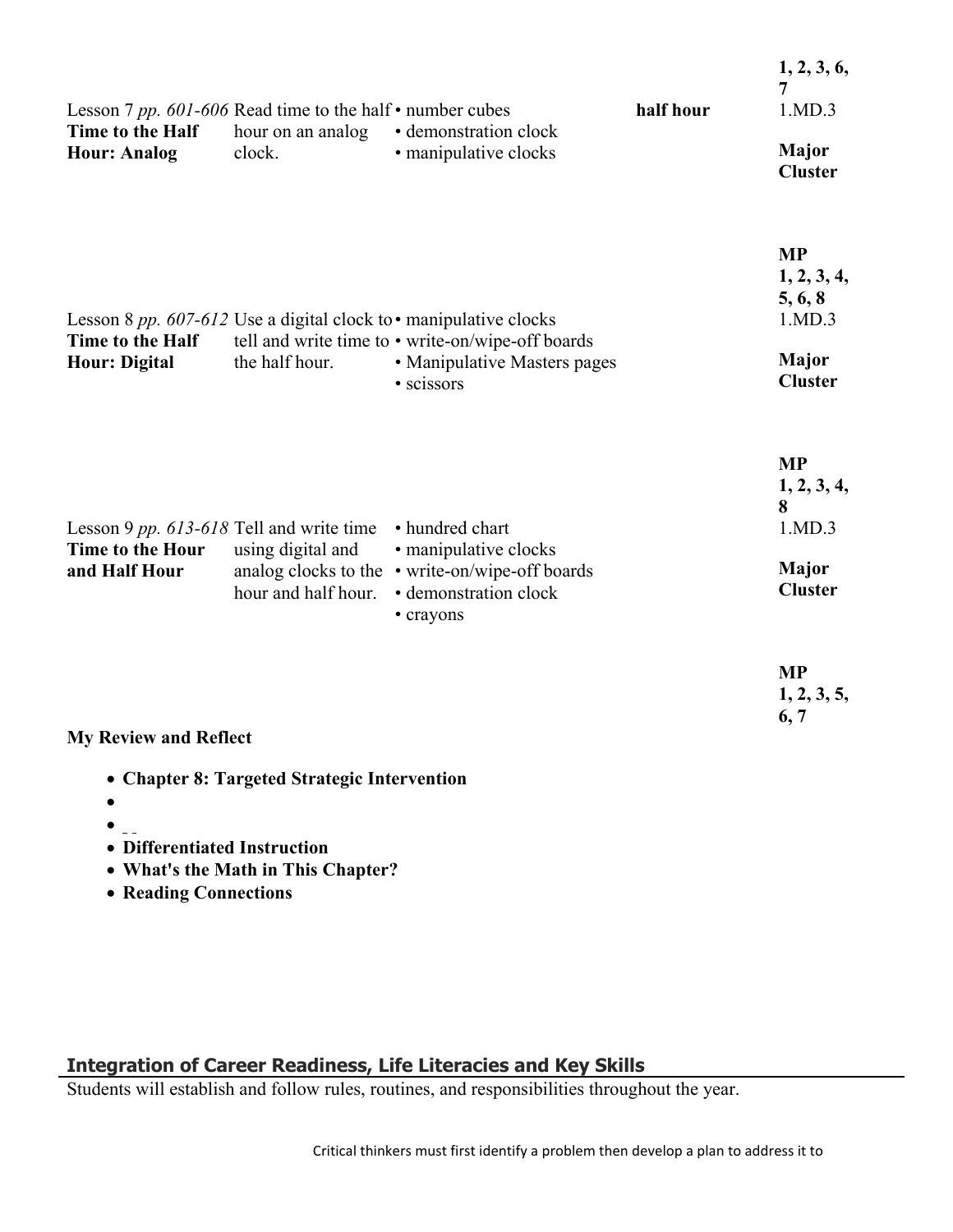|                 | effectively solve the problem.                                                                             |
|-----------------|------------------------------------------------------------------------------------------------------------|
| TECH.9.4.2.Cl.1 | Demonstrate openness to new ideas and perspectives (e.g., 1.1.2.CR1a, 2.1.2.EH.1,<br>6.1.2. Civics CM. 2). |
|                 | Brainstorming can create new, innovative ideas.                                                            |
|                 | Different types of jobs require different knowledge and skills.                                            |
| TECH.9.4.2.CT.2 | Identify possible approaches and resources to execute a plan (e.g., 1.2.2.CR1b, 8.2.2.ED.3).               |
| TECH.9.4.2.Cl.2 | Demonstrate originality and inventiveness in work (e.g., 1.3A.2CR1a).                                      |
| TECH.9.4.2.CT.3 | Use a variety of types of thinking to solve problems (e.g., inductive, deductive).                         |
| WRK.9.2.2.CAP.1 | Make a list of different types of jobs and describe the skills associated with each job.                   |
|                 |                                                                                                            |

#### **Technology and Design Integration**

Students will interact with the textbook/workbooks on the Smartboard throughout My Math Lessons.

Students will engage in lessons on Dreambox, an interactive Math program that allows progress at a students own pace through the Standards in Math for Grade 1

| CS.K-2.8.1.2.CS.1 | Select and operate computing devices that perform a variety of tasks accurately and |
|-------------------|-------------------------------------------------------------------------------------|
|                   | quickly based on user needs and preferences.                                        |

#### **Interdisciplinary Connections**

Students will use leveled books to reinforce and extend problem-solving skills and strategies.

| LA.RI.1.1 | Ask and answer questions about key details in a text.                                                                                                |
|-----------|------------------------------------------------------------------------------------------------------------------------------------------------------|
| LA.RI.1.7 | Use the illustrations and details in a text to describe its key ideas.                                                                               |
| LA.SL.1.1 | Participate in collaborative conversations with diverse partners about grade 1 topics and<br>texts with peers and adults in small and larger groups. |

#### **Differentiation**

Each My Math unit throughout the series offers "approaching level", "on level" and "Beyond level" differentiated instructional hands-on choices, as well as ELL differentiated support. Please refer to the teacher edition for the activities.

#### **Modifications & Accommodations**

IEP and 504 accommodations will be followed.